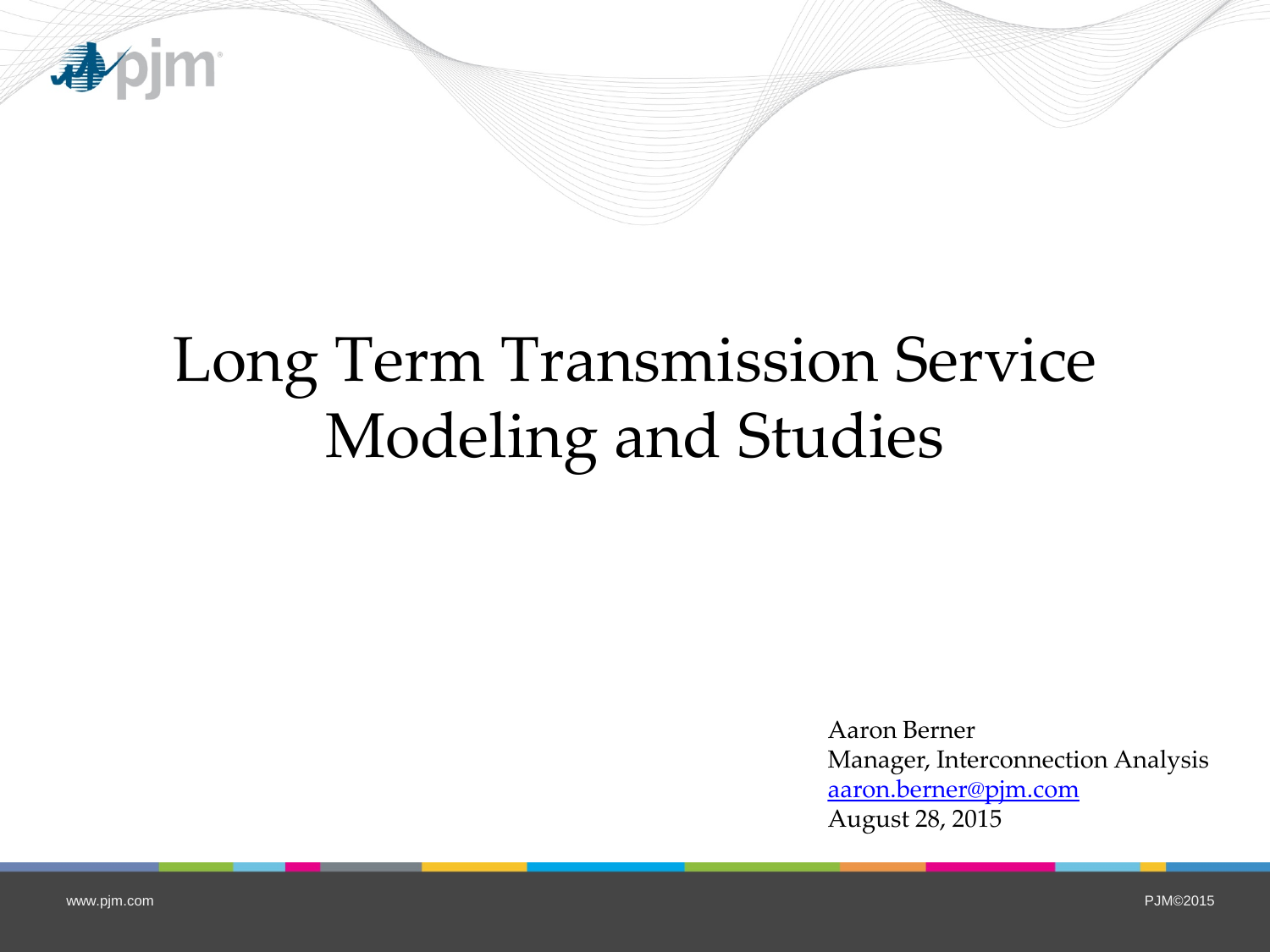

#### RTEP Case Interchange

- Possible options
	- Model multiple cases
		- Model all flows in to PJM and not model flows out
		- Model all flows out of PJM and not model flows in
		- Model flows based on utilization
			- Model flows based on seasonal usage
			- Model flows based on usage during delivery year
		- Model flows to maintain RPM commitments at 100% with others at utilization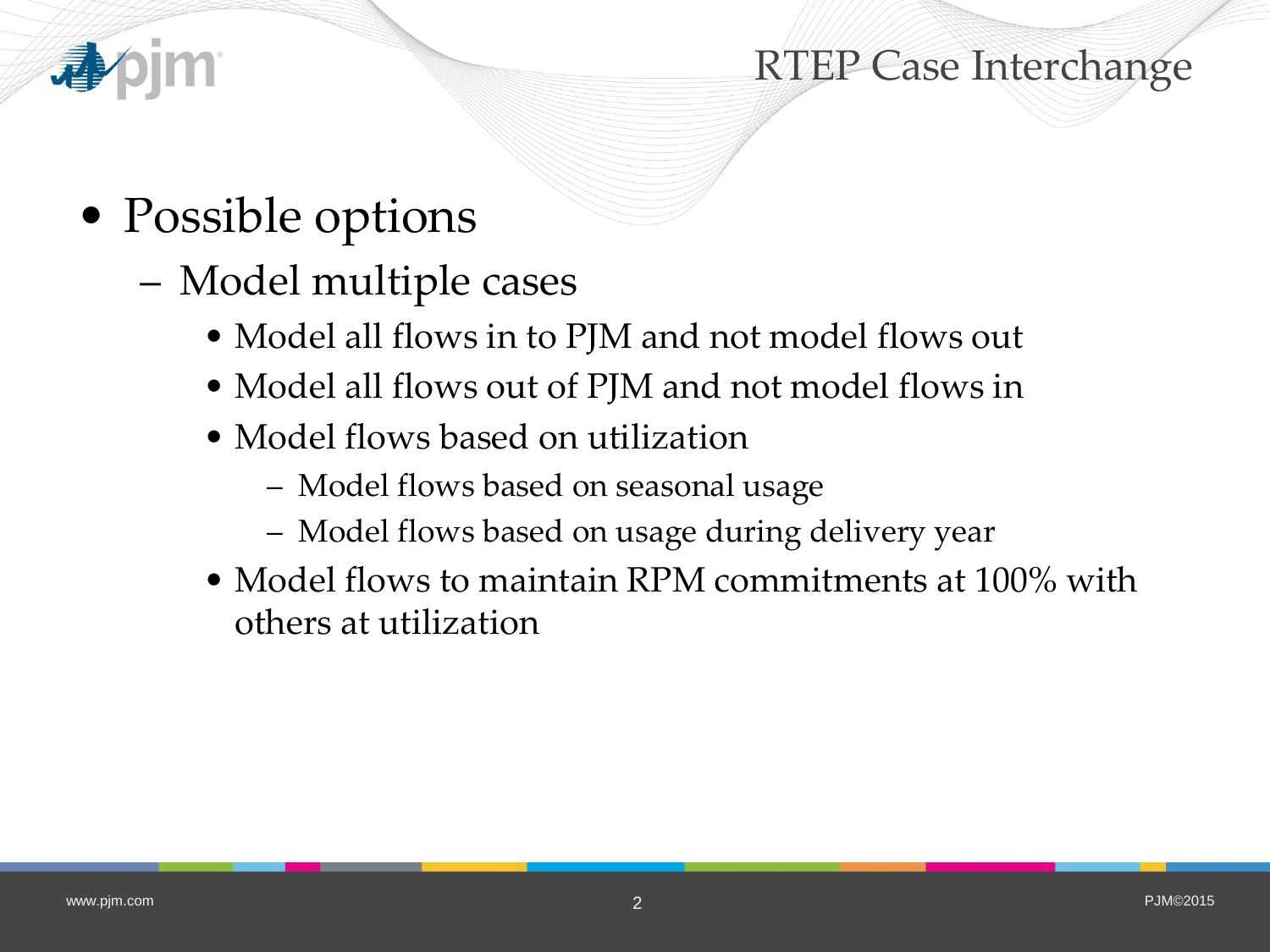

#### Transmission Service Utilization

Annual values correcting error from 7/31 meeting materials

| Export |                     |              |            | Import               |                     |              |            |
|--------|---------------------|--------------|------------|----------------------|---------------------|--------------|------------|
| Year   | <b>Reservations</b> | Not utilized |            |                      | <b>Reservations</b> | Not utilized |            |
|        | (MW)                | <b>MW</b>    | Percentage | Year<br>2014<br>2013 | (MW)                | <b>MW</b>    | Percentage |
| 2014   | 4571                | 1489         | 33%        |                      | 4391                | 1309         | 30%        |
| 2013   | 4071                | 1654         | 41%        |                      | 3393                | 976          | 29%        |
| 2012   | 3172                | 1465         | 46%        | 2012                 | 2135                | 428          | 20%        |
| 2011   | 2568                | 1581         | 62%        | 2011                 | 2035                | 1048         | 51%        |
| 2010   | 2368                | 1496         | 63%        | 2010                 | 1072                | 300          | 28%        |

Note: Values above for utilization indicate a peak usage of the reserved MWs at some point in the year and not an average for the year.

- Export utilization trending higher, currently approaching 65%
- Import utilization appears to be leveling at ~70%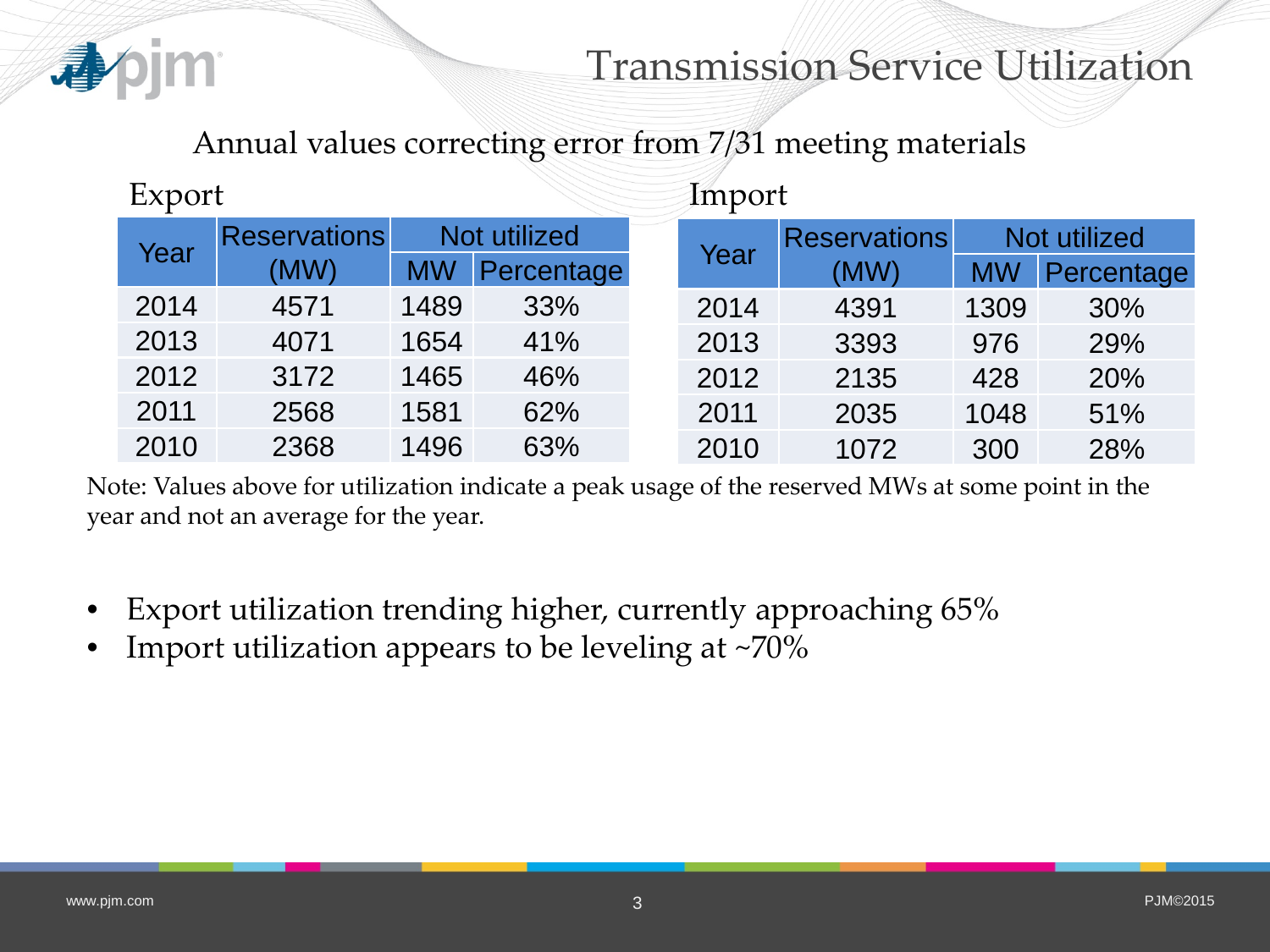

#### Additional Timeframes

- Seasons
	- Winter: December 1 February 28(29)
	- Spring: March 1 May 31
	- Summer: June 1 September 31
	- Fall: October 1 November 30
- Delivery Year (DY)
	- June 1 of year X to May 31 of year X+1
		- 2014 DY June 1, 2014 May 31, 2015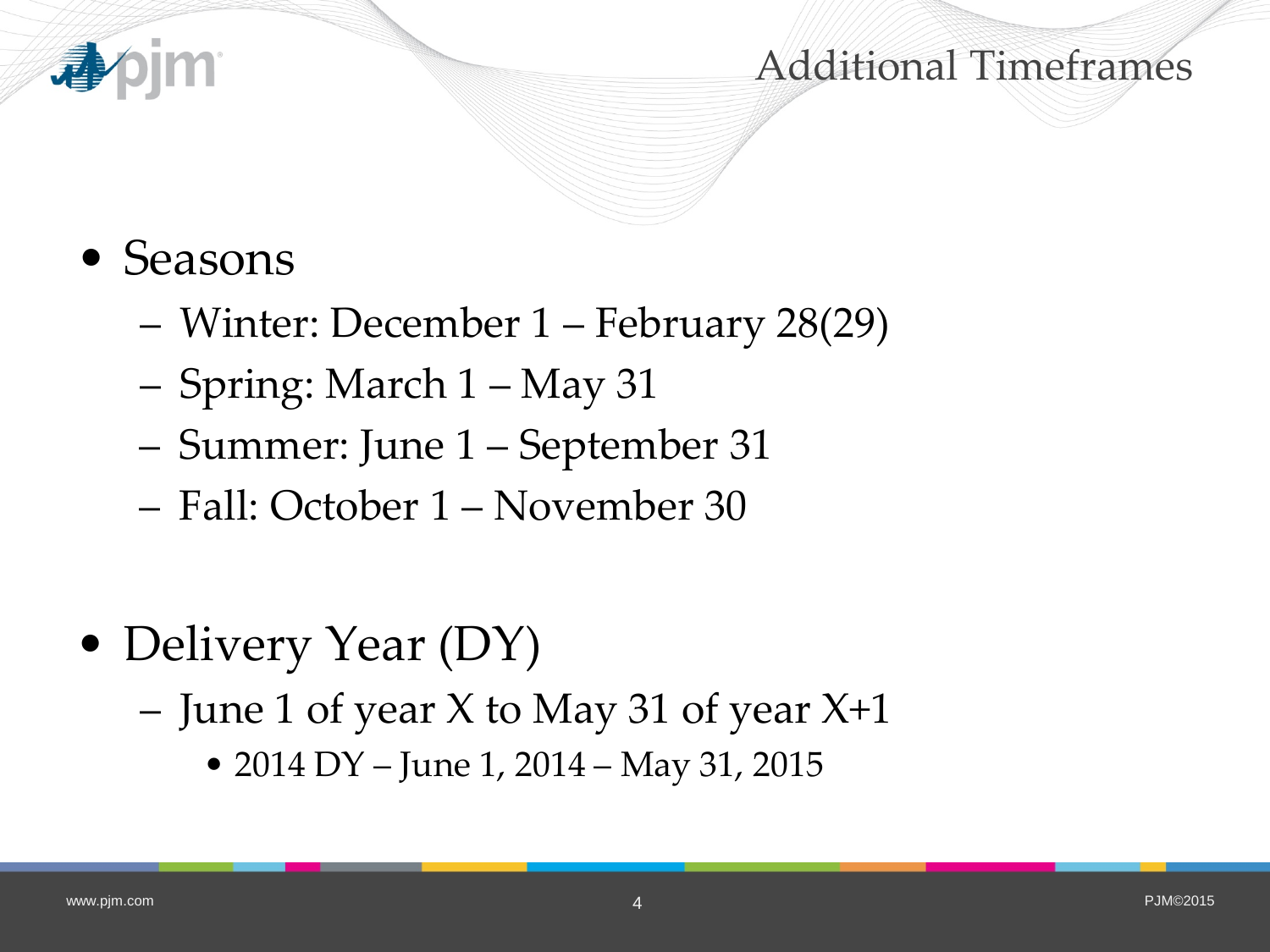#### Import Reservation Comparison

| <b>Spring</b><br>Year | <b>Total</b><br><b>Available</b><br>(MW) | <b>Total Usage</b><br>(MW) | <b>Total not</b><br><b>Utilized (MW)</b> | <b>Total not</b><br><b>Utilized</b> | Fall<br><b>Year</b> | <b>Total</b><br><b>Available</b><br>(MW) | <b>Total Usage</b><br>(MW) | <b>Total not</b><br><b>Utilized (MW)</b> | <b>Total not</b><br><b>Utilized</b> |
|-----------------------|------------------------------------------|----------------------------|------------------------------------------|-------------------------------------|---------------------|------------------------------------------|----------------------------|------------------------------------------|-------------------------------------|
| 2010                  | 913                                      | 553                        | 360                                      | 39%                                 | 2010                | 976                                      | 614                        | 362                                      | 37%                                 |
| 2011                  | 1218                                     | 743                        | 475                                      | 39%                                 | 2011                | 1582                                     | 637                        | 945                                      | 60%                                 |
| 2012                  | 2035                                     | 921                        | 1114                                     | 55%                                 | 2012                | 2135                                     | 1158                       | 977                                      | 46%                                 |
| 2013                  | 2541                                     | 1479                       | 1062                                     | 42%                                 | 2013                | 2984                                     | 1563                       | 1421                                     | 48%                                 |
| 2014                  | 3393                                     | 2154                       | 1239                                     | 37%                                 | 2014                | 3393                                     | 1801                       | 1592                                     | 47%                                 |

| Summer<br>Year | <b>Total</b><br><b>Available</b><br>(MW) | <b>Total Usage</b><br>(MW) | <b>Total not</b><br><b>Utilized (MW)</b> | <b>Total not</b><br><b>Utilized</b> | <b>Winter</b><br>Year | <b>Total</b><br><b>Available</b><br>(MW) | <b>Total Usage</b><br>(MW) | <b>Total not</b><br><b>Utilized (MW)</b> | <b>Total not</b><br><b>Utilized</b> |
|----------------|------------------------------------------|----------------------------|------------------------------------------|-------------------------------------|-----------------------|------------------------------------------|----------------------------|------------------------------------------|-------------------------------------|
| 2010           | 976                                      | 672                        | 304                                      | 31%                                 | 2010                  | 1072                                     | 763                        | 309                                      | 29%                                 |
| 2011           | 1548                                     | 756                        | 792                                      | 51%                                 | 2011                  | 2035                                     | 899                        | 1136                                     | 56%                                 |
| 2012           | 2135                                     | 1245                       | 890                                      | 42%                                 | 2012                  | 2135                                     | 1277                       | 858                                      | 40%                                 |
| 2013           | 2984                                     | 2001                       | 933                                      | 31%                                 | 2013                  | 3393                                     | 2337                       | 1056                                     | 31%                                 |
| 2014           | 3393                                     | 2030                       | 1363                                     | 40%                                 | 2014                  | 4391                                     | 3019                       | 1372                                     | 31%                                 |

Note: Values above for utilization indicate a peak usage of the reserved MWs at some point in the year and not an average for the year.

Average Utilization

- Spring: 58%
- Summer: 61%
- Fall: 53%
- Winter: 63%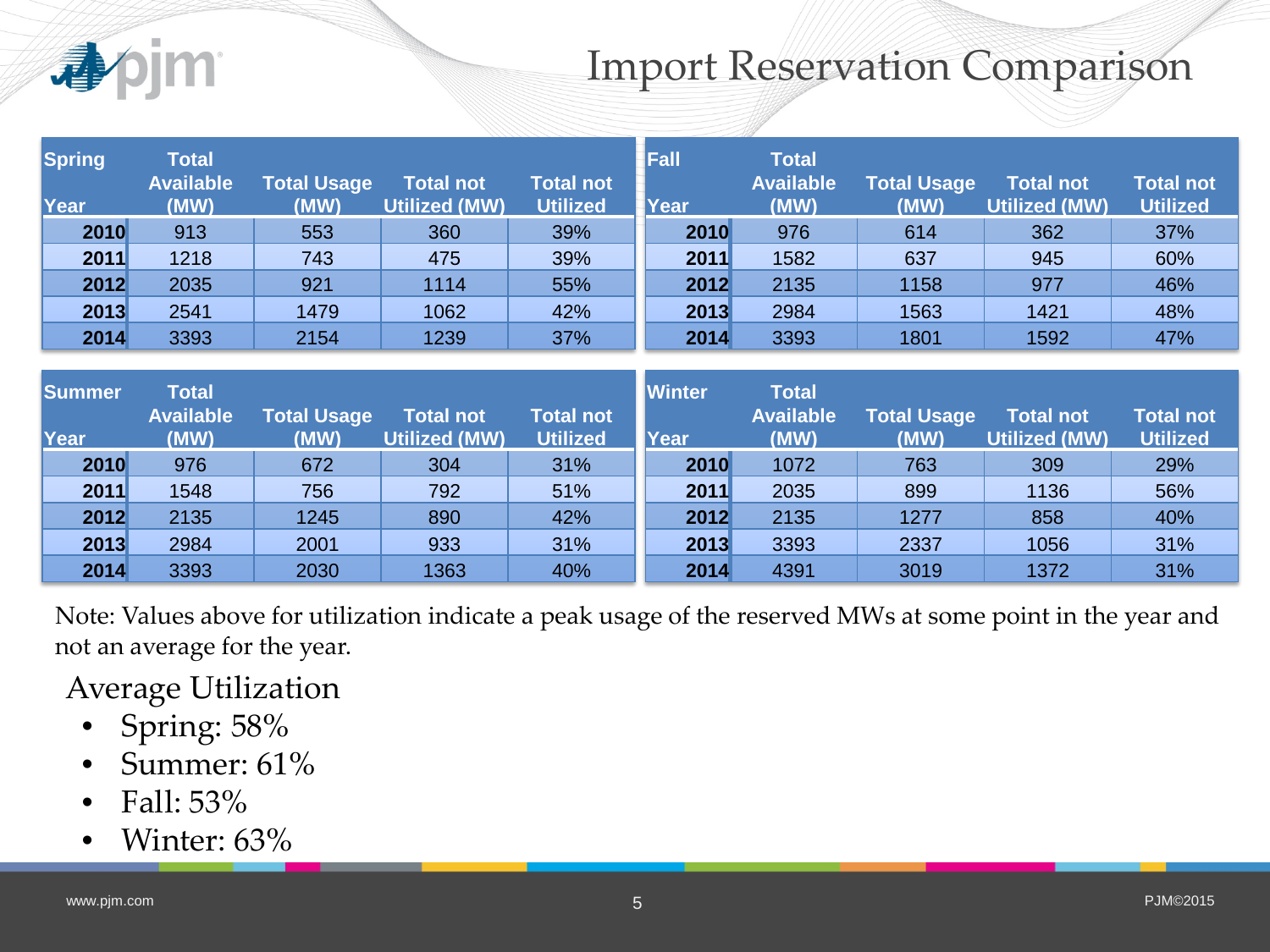### Export Reservation Comparison

| <b>Spring</b><br>Year | <b>Total</b><br><b>Available</b><br>(MW) | <b>Total Usage</b><br>(MW) | <b>Total not</b><br><b>Utilized (MW)</b> | <b>Total not</b><br><b>Utilized</b> | <b>Fall</b><br>Year | <b>Total</b><br><b>Available</b><br>(MW) | <b>Total Usage</b><br>(MW) | <b>Total not</b><br><b>Utilized (MW)</b> | <b>Total not</b><br><b>Utilized</b> |
|-----------------------|------------------------------------------|----------------------------|------------------------------------------|-------------------------------------|---------------------|------------------------------------------|----------------------------|------------------------------------------|-------------------------------------|
| 2010                  | 2268                                     | 1619                       | 649                                      | 29%                                 | 2010                | 2268                                     | 1599                       | 669                                      | 29%                                 |
| 2011                  | 2368                                     | 1847                       | 521                                      | 22%                                 | 2011                | 2568                                     | 1701                       | 867                                      | 34%                                 |
| 2012                  | 2972                                     | 1718                       | 1254                                     | 42%                                 | 2012                | 3172                                     | 1897                       | 1275                                     | 40%                                 |
| 2013                  | 3172                                     | 2001                       | 1171                                     | 37%                                 | 2013                | 4071                                     | 2170                       | 1901                                     | 47%                                 |
| 2014                  | 4071                                     | 2436                       | 1635                                     | 40%                                 | 2014                | 4071                                     | 2436                       | 1635                                     | 40%                                 |

| <b>Summer</b> | <b>Total</b><br><b>Available</b> | <b>Total Usage</b> | Total not            | <b>Total not</b> | <b>Winter</b> | <b>Total</b><br><b>Available</b> | <b>Total Usage</b> | <b>Total not</b>     | <b>Total not</b> |
|---------------|----------------------------------|--------------------|----------------------|------------------|---------------|----------------------------------|--------------------|----------------------|------------------|
| Year          | (MW)                             | (MW)               | <b>Utilized (MW)</b> | <b>Utilized</b>  | Year          | (MW)                             | (MW)               | <b>Utilized (MW)</b> | <b>Utilized</b>  |
| 2010          | 2268                             | 1612               | 656                  | 29%              | 2010          | 2368                             | 1699               | 669                  | 28%              |
| 2011          | 2568                             | 1723               | 845                  | 33%              | 2011          | 2568                             | 1702               | 866                  | 34%              |
| 2012          | 3172                             | 1895               | 1277                 | 40%              | 2012          | 3172                             | 1901               | 1271                 | 40%              |
| 2013          | 3982                             | 2346               | 1636                 | 41%              | 2013          | 4071                             | 2575               | 1496                 | 37%              |
| 2014          | 4071                             | 2419               | 1652                 | 41%              | 2014          | 4571                             | 2737               | 1834                 | 40%              |

Note: Values above for utilization indicate a peak usage of the reserved MWs at some point in the year and not an average for the year.

Average Utilization

- Spring: 66%
- Summer: 63%
- Fall: 62%
- Winter: 64%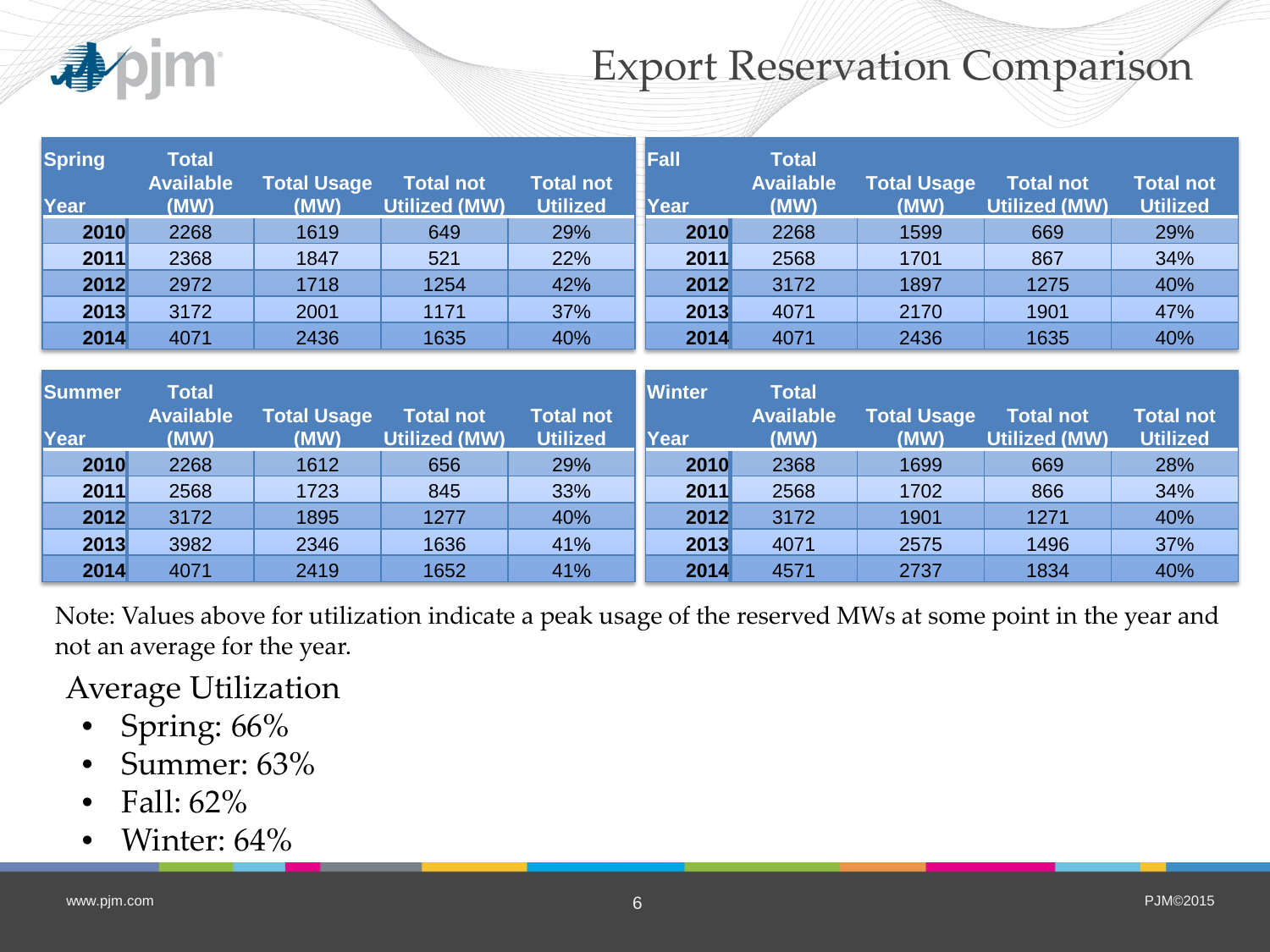

### Delivery Year Comparison

| Import |                                          |                            |                                   |                              | Export |                                          |                            |                                   |                              |  |
|--------|------------------------------------------|----------------------------|-----------------------------------|------------------------------|--------|------------------------------------------|----------------------------|-----------------------------------|------------------------------|--|
| Year   | <b>Total</b><br><b>Available</b><br>(MW) | <b>Total Usage</b><br>(MW) | Total not<br><b>Utilized (MW)</b> | Total not<br><b>Utilized</b> | Year   | <b>Total</b><br><b>Available</b><br>(MW) | <b>Total Usage</b><br>(MW) | <b>Total not</b><br>Utilized (MW) | Total not<br><b>Utilized</b> |  |
| 2010   | 1218                                     | 763                        | 455                               | 37%                          | 2010   | 2368                                     | 1847                       | 521                               | 22%                          |  |
| 2011   | 2035                                     | 921                        | 1114                              | 55%                          | 2011   | 2669                                     | 1723                       | 946                               | 35%                          |  |
| 2012   | 2541                                     | 1479                       | 1062                              | 42%                          | 2012   | 3172                                     | 2001                       | 1171                              | 37%                          |  |
| 2013   | 3393                                     | 2337                       | 1056                              | 31%                          | 2013   | 4071                                     | 2575                       | 1496                              | 37%                          |  |
| 2014   | 4391                                     | 3019                       | 1372                              | 31%                          | 2014   | 4621                                     | 2737                       | 1884                              | 41%                          |  |

Note: Values above for utilization indicate a peak usage of the reserved MWs at some point in the year and not an average for the year.

Average Utilization

- Import: 61%
- Export: 66%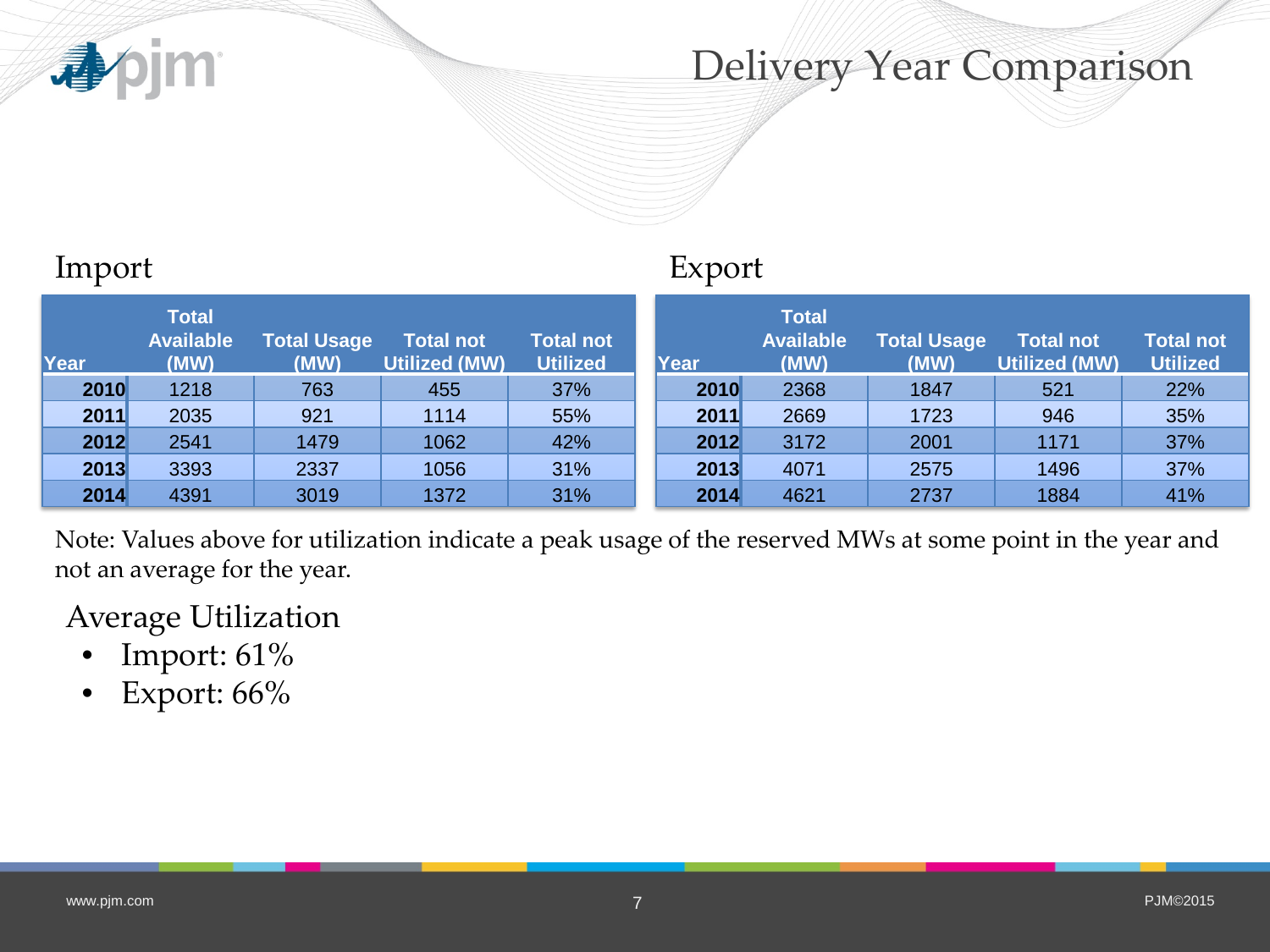



- Peak Utilization consistent across multiple timeframes
- Utilization to incorporate in further scenarios
	- RPM commitments: 100%
	- Remaining Import: 65%
	- Export: 65%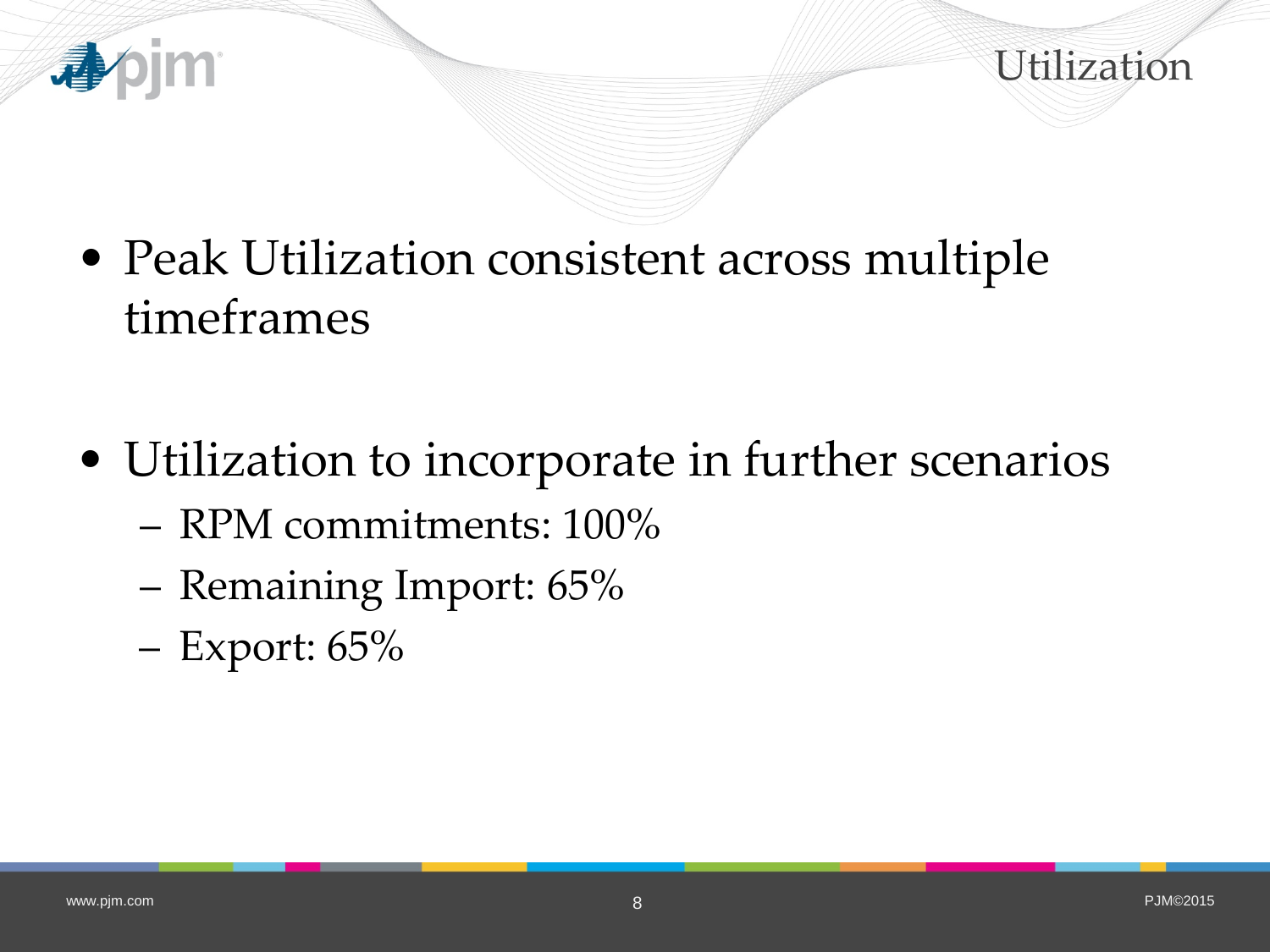

Modeling Methods

- 1. Basecase Vs Import Only (TSRs modeled in the Basecase)
	- Simulates area transfers for all TSRs
	- Not as accurate to source of MWs for Network External Designated Transmission Service (NEDS)
- 2. Basecase Vs Import Only (TSRs modeled in Sub file)
	- Simulates area transfers for Point to Point TSRs
	- Simulates individual generator dispatch for NEDS
	- TSRs not allowed to reduce loading based on counter flow
- 3. Basecase Vs Import Only (TSRs modeled in Sub file and allowed to back off flows)
	- Simulates area transfers for Point to Point TSRs
	- Simulates individual generator dispatch for NEDS
	- TSRs allowed to reduce loading based on counter flow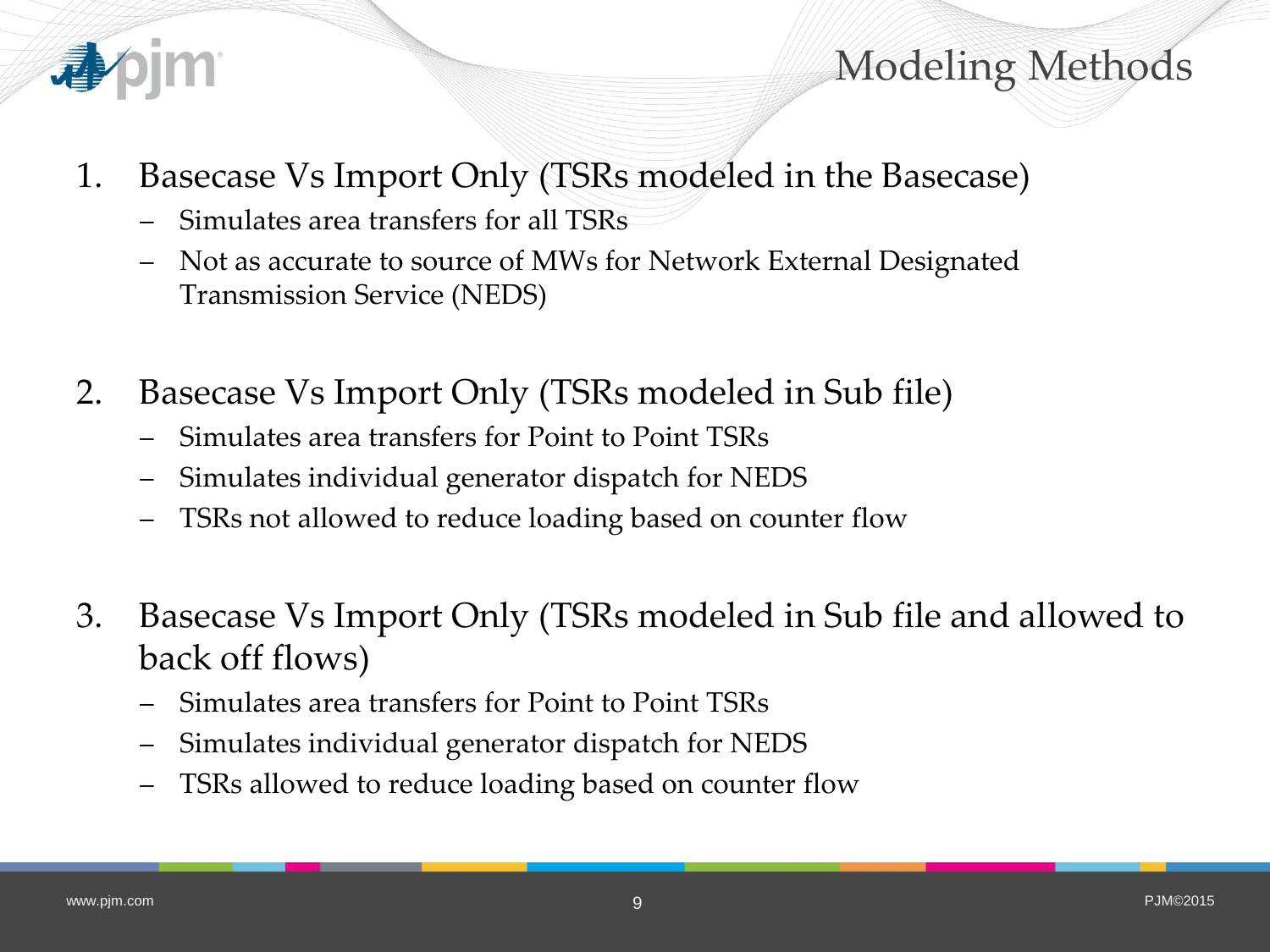

## Potential Violations - Import

|                    |                                |                                |                                |                          | <b>Basecase Vs Import Only</b> |                               |  |
|--------------------|--------------------------------|--------------------------------|--------------------------------|--------------------------|--------------------------------|-------------------------------|--|
|                    | <b>Basecase Vs Import Only</b> |                                | <b>Basecase Vs Import Only</b> |                          |                                | (TSRs modeled in Sub file and |  |
|                    |                                | (TSRs modeled in the Basecase) | (TSRs modeled in Sub file)     |                          | allowed to back off flows)     |                               |  |
| Zone               | Number of                      |                                | Number of                      |                          | Number of                      |                               |  |
|                    | Facilities                     | kV level                       | Facilities                     | kV level                 | Facilities                     | kV level                      |  |
| <b>APS</b>         | $\mathbf{1}$                   | 1-138 kV line                  | $\mathbf{1}$                   | 1-138 kV line            | $\mathbf{1}$                   | 1-138 kV line                 |  |
| <b>ATSI</b>        | $\overline{2}$                 | 2-138 kV line                  | 2                              | 2-138 kV line            | $\mathbf{1}$                   | 1-138 kV line                 |  |
| <b>AEP</b>         | $\mathbf{1}$                   | 1-138 kV line                  | $\mathbf{1}$                   | 1-138 kV line            | $\mathbf{1}$                   | 1-138 kV line                 |  |
| <b>ATSI-AEP</b>    | $\mathbf{1}$                   | 1 - 138 kV line                |                                |                          |                                |                               |  |
| <b>AEP - OVEC</b>  | $\overline{2}$                 | 2 - 345 kV lines               |                                |                          |                                |                               |  |
| <b>AEP - DEOK</b>  | $\mathbf{1}$                   | 1 - 345 kV line                |                                |                          |                                |                               |  |
|                    |                                |                                |                                | 1 - 345/138 kV           |                                |                               |  |
| <b>DEOK</b>        | $\mathbf{1}$                   | 1 - 138 kV line                | $\mathbf{1}$                   | transformer              | $\mathbf{1}$                   | 1 - 138 kV line               |  |
| <b>DEOK - OVEC</b> | $\mathbf{1}$                   | 1 - 138 kV line                |                                |                          |                                |                               |  |
| ComEd              | $\overline{4}$                 | 4 - 138 kV lines               | $\mathbf{1}$                   | 1-138 kV line            | $\mathbf{1}$                   | 1 - 138 kV lines              |  |
|                    |                                |                                |                                | 1 - 138 kV line, 1 - 345 |                                |                               |  |
| ComEd-AMIL         | $\mathbf{1}$                   | 1 - 138 kV line                | $\overline{2}$                 | kV line                  | $\mathbf{1}$                   | 1 - 138 kV line               |  |
|                    |                                | 4-115 kV lines, 5 - 230        |                                | 2-115 kV lines, 1 - 230  |                                | 2-115 kV lines, 1 - 230       |  |
|                    |                                | kV lines, 3-230/115            |                                | kV line, 3-230/115 kV    |                                | kV line, 3-230/115 kV         |  |
|                    |                                | kV transformers, 1 -           |                                | transformers, 1 -        |                                | transformers, 1 -             |  |
|                    |                                | 345/230/23 kV                  |                                | 345/230/23 kV            |                                | 345/230/23 kV                 |  |
| Penelec            | 13                             | transformers                   | $\overline{7}$                 | transformer              | $\overline{7}$                 | transformer                   |  |
| Penelec-           |                                | 2-115 kV lines, 1-230          |                                |                          |                                |                               |  |
| <b>NYISO</b>       | 3                              | kV line                        | $\mathbf{1}$                   | 1-115 kV line            | $\mathbf{1}$                   | 1-115 kV line                 |  |
| <b>PSEG</b>        | $\mathbf{1}$                   | 1 - 230 kV line                | $\mathbf{1}$                   | 1 - 230 kV line          | $\mathbf{1}$                   | 1 - 230 kV line               |  |
| <b>DOM</b>         | $\mathbf{1}$                   | 1-500 kV line                  | $\mathbf{1}$                   | 1 -69 kV line            | $\mathbf{1}$                   | 1 -69 kV line                 |  |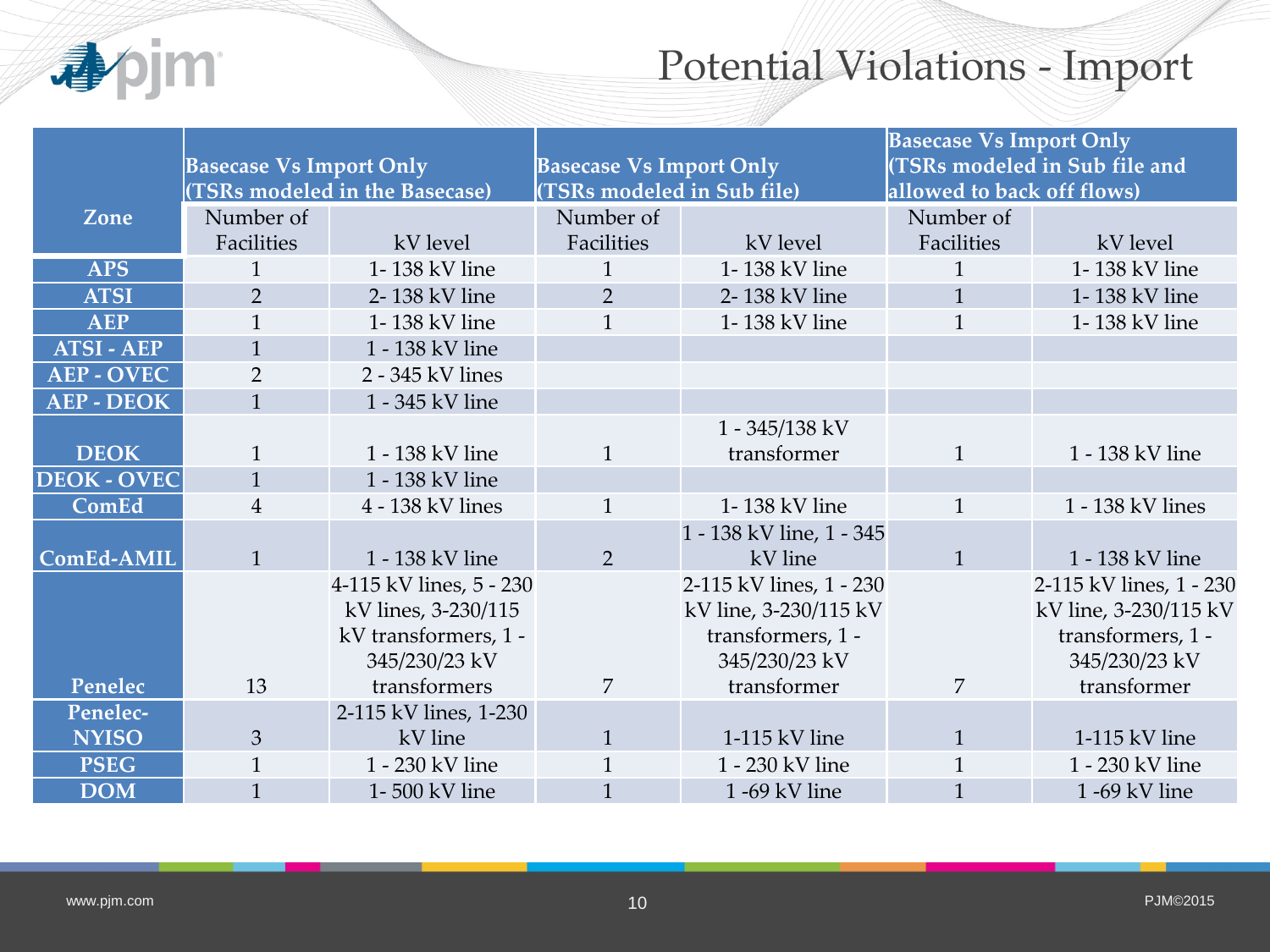

# Potential Violations - Export

|                 |                                |                                |                                |                            | <b>Basecase Vs Export Only</b> |                               |  |
|-----------------|--------------------------------|--------------------------------|--------------------------------|----------------------------|--------------------------------|-------------------------------|--|
|                 | <b>Basecase Vs Export Only</b> |                                | <b>Basecase Vs Export Only</b> |                            |                                | (LTFs modeled in Sub file and |  |
|                 |                                | (LTFs modeled in the Basecase) |                                | (LTFs modeled in Sub file) | allowed to backoff flows)      |                               |  |
|                 | Number of                      |                                | Number of                      |                            | Number of                      |                               |  |
| Zone            | Overloaded                     |                                | Overloaded                     |                            | Overloaded                     |                               |  |
|                 | Facilities                     | kV level                       | Facilities                     | kV level                   | Facilities                     | kV level                      |  |
|                 |                                | 9-138 kV lines, 3-500/138      |                                |                            |                                | 7-138 kV lines, 1-            |  |
|                 |                                | kV transformer, 1 - 500        |                                | 8-138 kV lines, 1-138/115  |                                | 138/115 kV                    |  |
| <b>APS</b>      | 13                             | kV line                        | 9                              | kV transformer             | $\overline{7}$                 | transformer                   |  |
| <b>ATSI</b>     | $\overline{4}$                 | 4 - 138 kV lines               | $\overline{4}$                 | 4 - 138 kV lines           | $\mathbf{1}$                   | 1 - 138 kV line               |  |
|                 |                                | 2-138 kV lines, 2-345 kV       |                                |                            |                                |                               |  |
| <b>AEP</b>      | $\overline{4}$                 | lines                          | $\mathbf{1}$                   | 1-138 kV line              | $\mathbf{1}$                   | 1-138 kV line                 |  |
|                 |                                | 2-345/138 kV                   |                                | 1-345/138 kV               |                                | 1-345/138 kV                  |  |
| <b>DEOK</b>     | $\overline{2}$                 | transformers                   | $\mathbf{1}$                   | transformer                | $\mathbf{1}$                   | transformer                   |  |
| ComEd           |                                |                                | $\overline{2}$                 | 2-138 kV lines             | $\overline{2}$                 | 2-138 kV lines                |  |
|                 |                                | 1-345 kV line, 1-138 kV        |                                | 1-345 kV line, 1-138 kV    |                                | 1-345 kV line, 1-             |  |
| ComEd-AMIL      | $\overline{2}$                 | line                           | $\overline{2}$                 | line                       | $\overline{2}$                 | 138 kV line                   |  |
|                 |                                | 3-115 kV lines, 1-             |                                | 6-115 kV lines, 1-         |                                |                               |  |
|                 |                                | 138/115 kV transformer,        |                                | 345/230/115 kV             |                                |                               |  |
|                 |                                | 2-230/115 kV                   |                                | transformer, 3-230/115     |                                |                               |  |
| Penelec         | 6                              | transformer                    | 10                             | kV transformer             | $\overline{2}$                 | 2-115 kV lines                |  |
| Penelec - NYISO |                                |                                | $\mathbf{1}$                   | 1 - 115 kV line            | $\mathbf{1}$                   | 1 - 115 kV line               |  |
|                 |                                | 4 - 115 kV lines, 1 -          |                                |                            |                                |                               |  |
| <b>Meted</b>    | 5                              | 138/115 kV transformer         | $\overline{4}$                 | 4 - 115 kV lines           | $\overline{4}$                 | 4 - 115 kV lines              |  |
|                 |                                |                                |                                |                            |                                | 1-230 kV line, 1-             |  |
|                 |                                |                                |                                | 1-230 kV line, 1-115/69    |                                | 115/69 kV                     |  |
| <b>PPL</b>      | $\mathbf{1}$                   | 1-230 kV line                  | $\overline{2}$                 | kV transformer             | $\overline{2}$                 | transformer                   |  |
| <b>PPL-BGE</b>  | $\overline{2}$                 | 2-230 kV lines                 |                                |                            |                                |                               |  |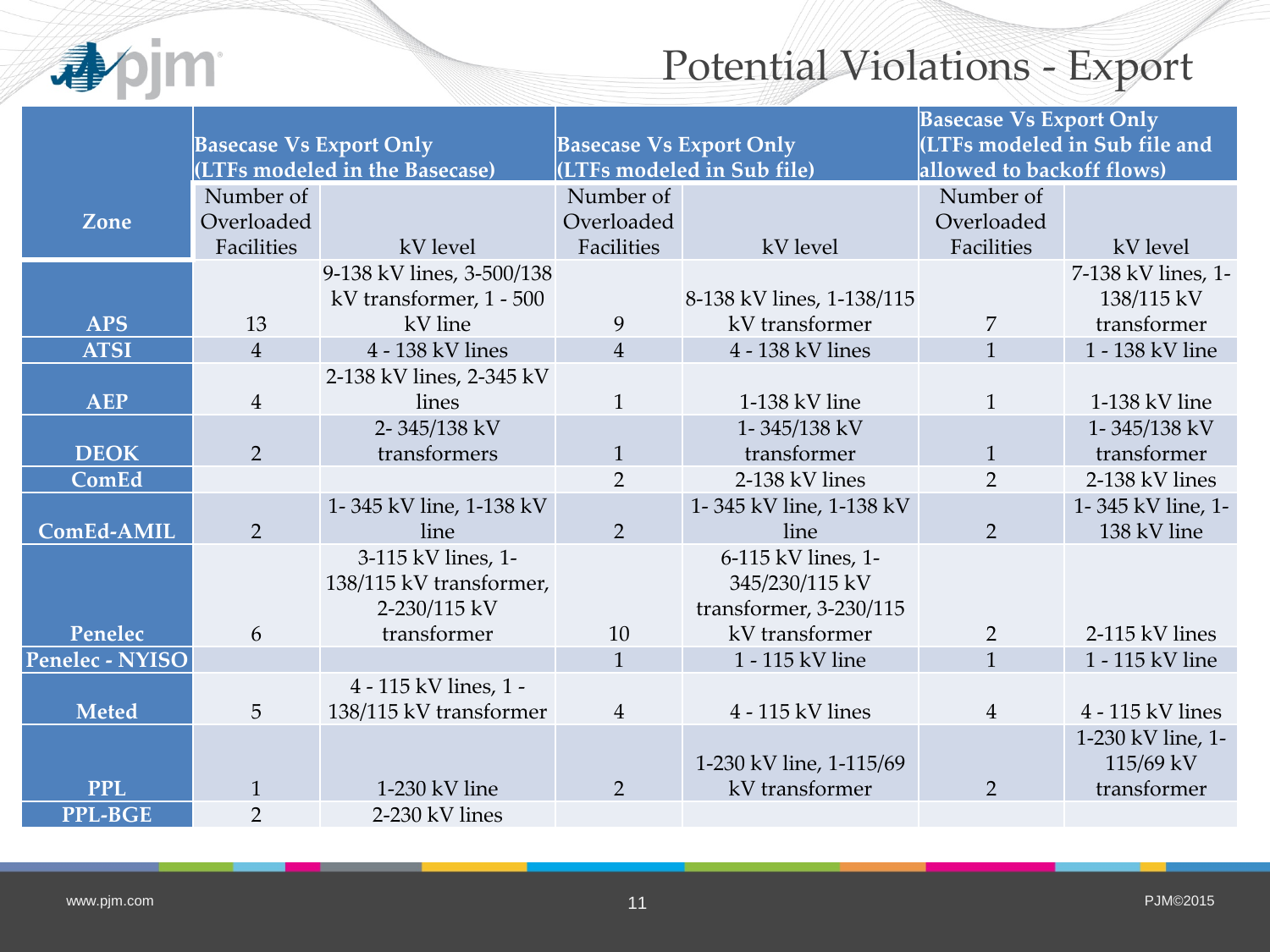

# Potential Violations - Export

|                  | <b>Basecase Vs Export Only</b> |                                | <b>Basecase Vs Export Only</b> |                            | <b>Basecase Vs Export Only</b><br><b>ICOTE:</b> modeled in Sub file and |                 |  |
|------------------|--------------------------------|--------------------------------|--------------------------------|----------------------------|-------------------------------------------------------------------------|-----------------|--|
|                  |                                | (LTFs modeled in the Basecase) |                                | (LTFs modeled in Sub file) | allowed to backoff flows)                                               |                 |  |
|                  | Number of                      |                                | Number of                      |                            | Number of                                                               |                 |  |
| Zone             | Overloaded                     |                                | Overloaded                     |                            | Overloaded                                                              |                 |  |
|                  | Facilities                     | kV level                       | Facilities                     | kV level                   | Facilities                                                              | kV level        |  |
| <b>BGE-PECO</b>  |                                | $1-500$ kV line                |                                | $1-500$ kV line            |                                                                         | $1-500$ kV line |  |
|                  |                                | 3-230 kV lines, 1-138 kV       |                                |                            |                                                                         |                 |  |
| <b>PECO</b>      | 4                              | line                           |                                |                            |                                                                         |                 |  |
| <b>BGE</b>       | $\overline{2}$                 | 2-230 kV lines                 |                                |                            |                                                                         |                 |  |
| <b>AEC</b>       |                                | $1-138$ kV line                |                                |                            |                                                                         |                 |  |
|                  |                                | 1-69 kV line, 1 -138 kV        |                                |                            |                                                                         |                 |  |
| <b>EKPC-LGEE</b> | 2                              | line                           |                                | 1-69 kV line               |                                                                         | $1-69$ kV line  |  |
| <b>DOM</b>       |                                | 1-230 kV line                  |                                | 1-230 kV line              |                                                                         |                 |  |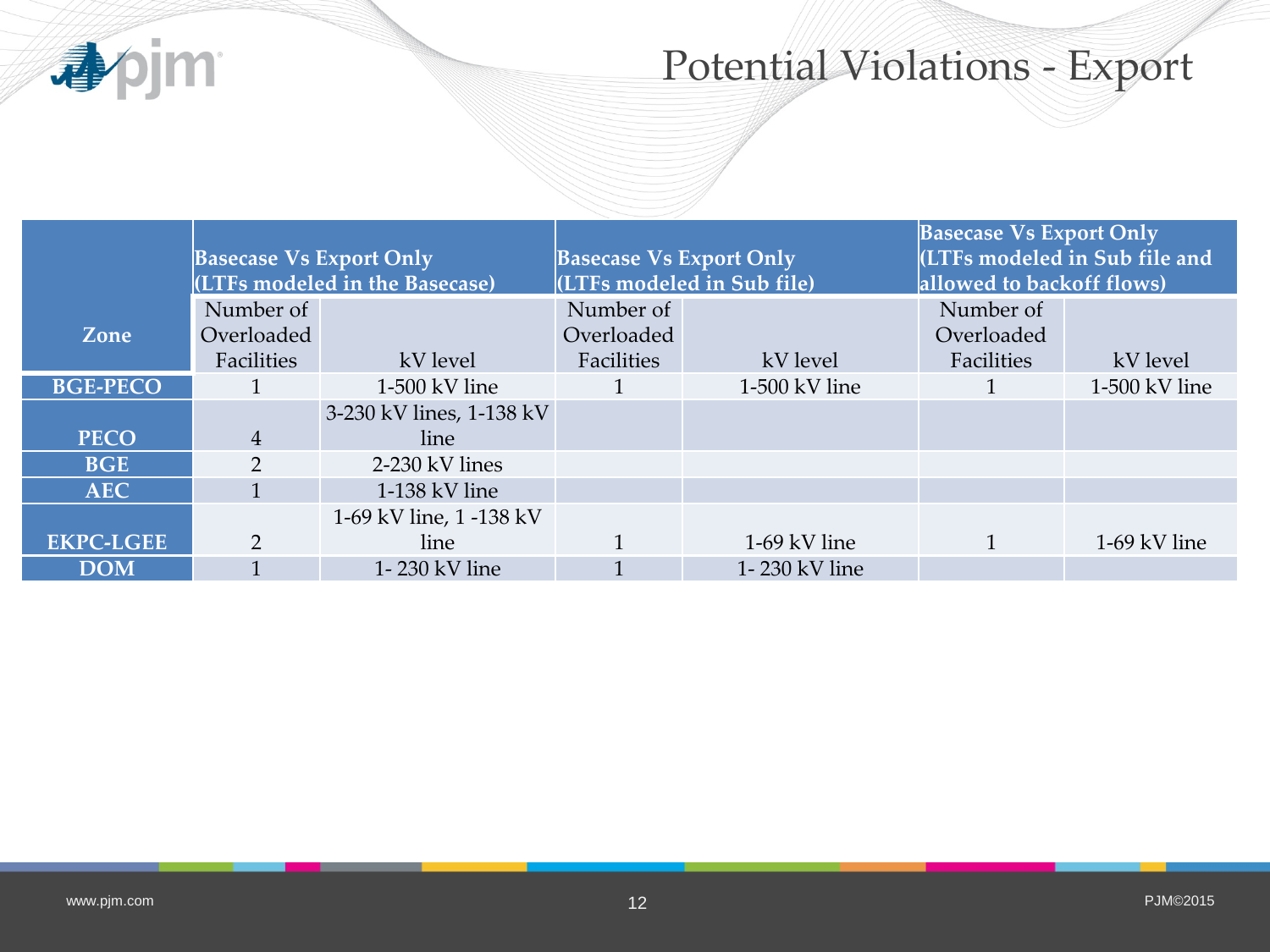



- Methods 1 & 2 modeling consistent with internal resources
	- Aligns with RPM requirements
- Incorporate utilization in method 1 & 2 analysis for review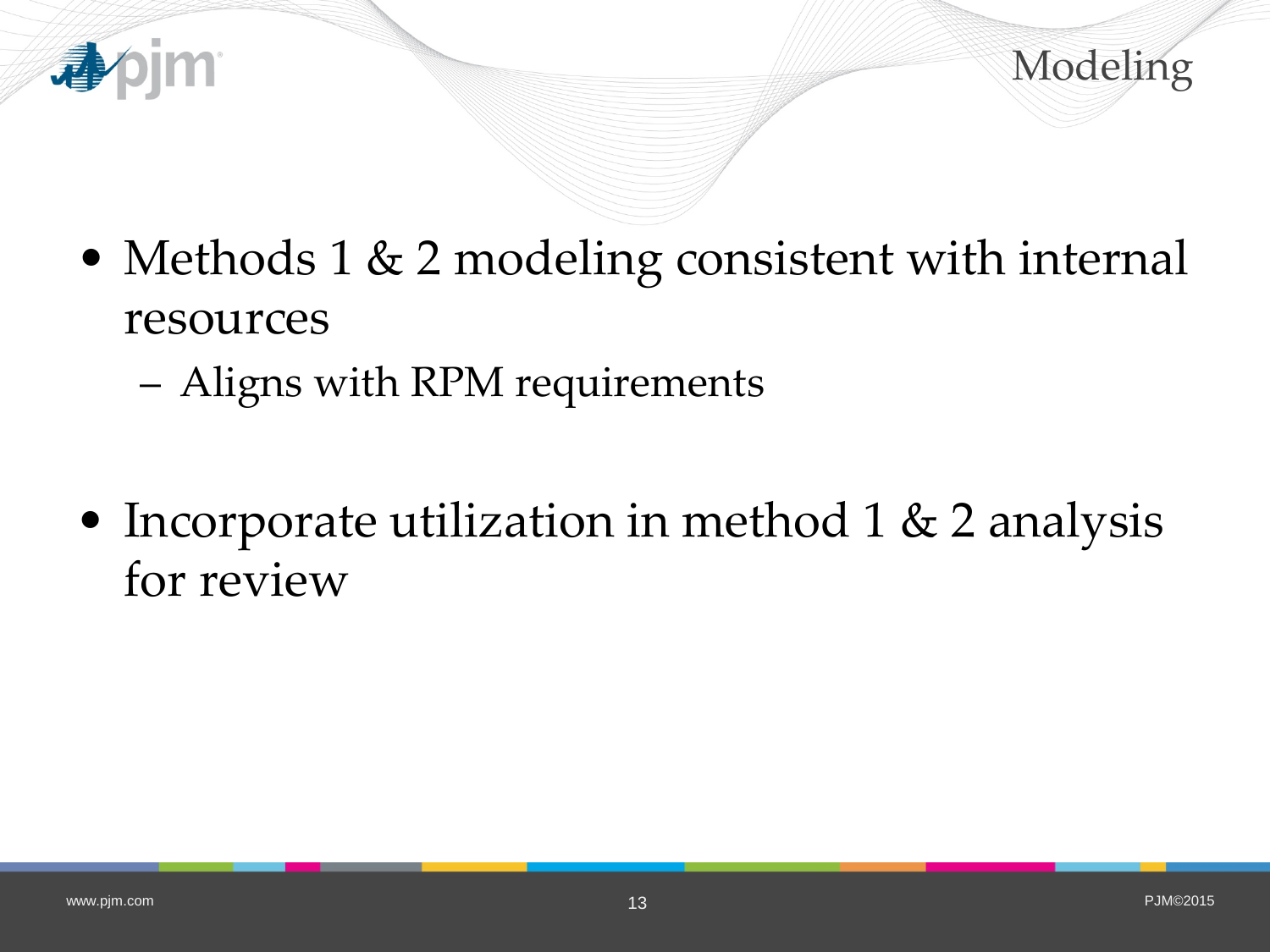

Constraint Identification and Cost Allocation

- Possible options:
	- Lower MW threshold
	- Decrease percentage impact threshold
	- Changes rules for TSRs to only look for a minimum MW impact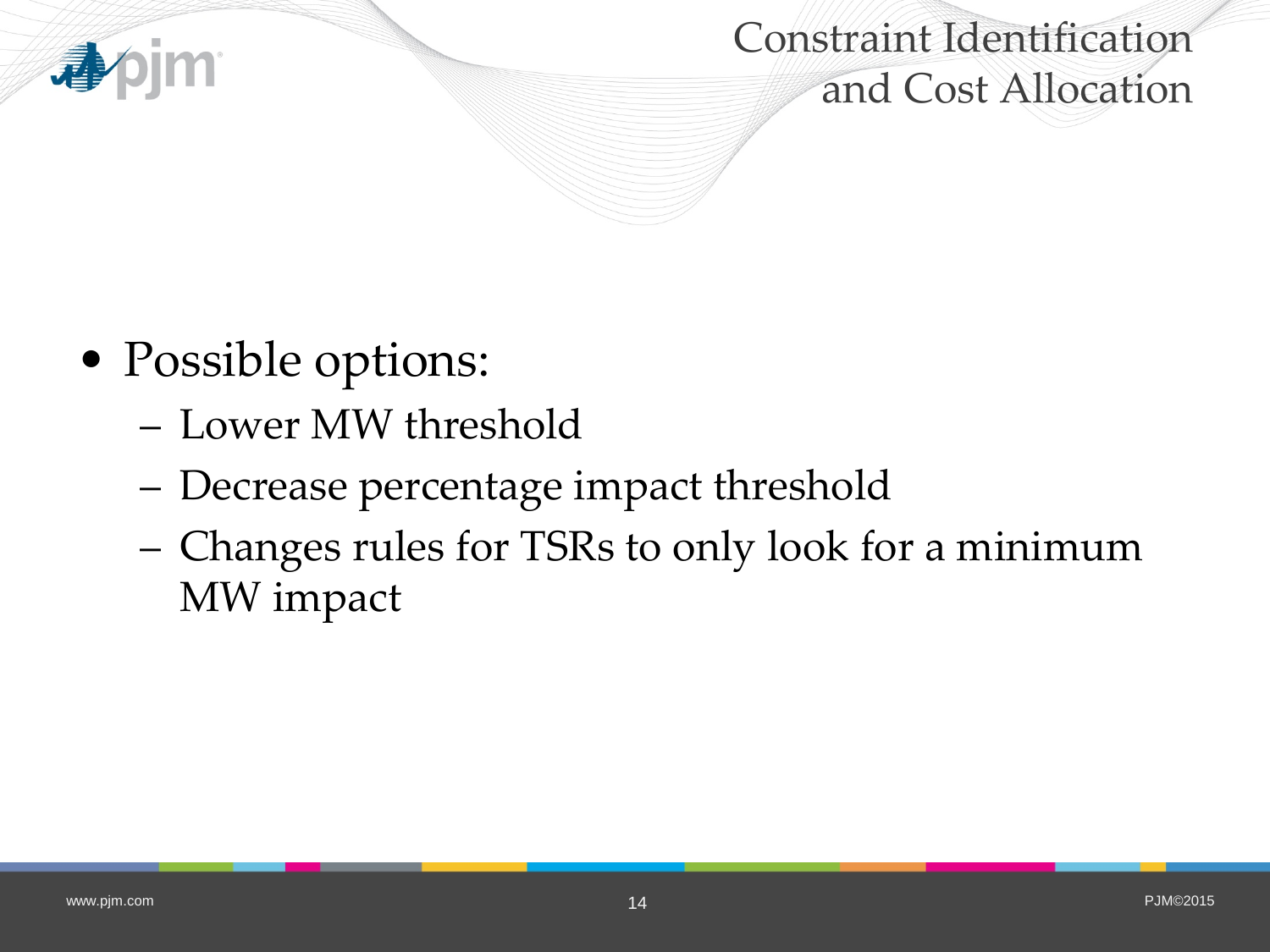

Constraint Identification and Cost Allocation

- MW threshold established for internal processing of resources (5MW)
	- Considered internal resource as injection point
- Over time internal process has been modified to limit impacts from distant resources
	- No need to change identification thresholds for internal resources
- Percentage impact change will be more difficult to implement